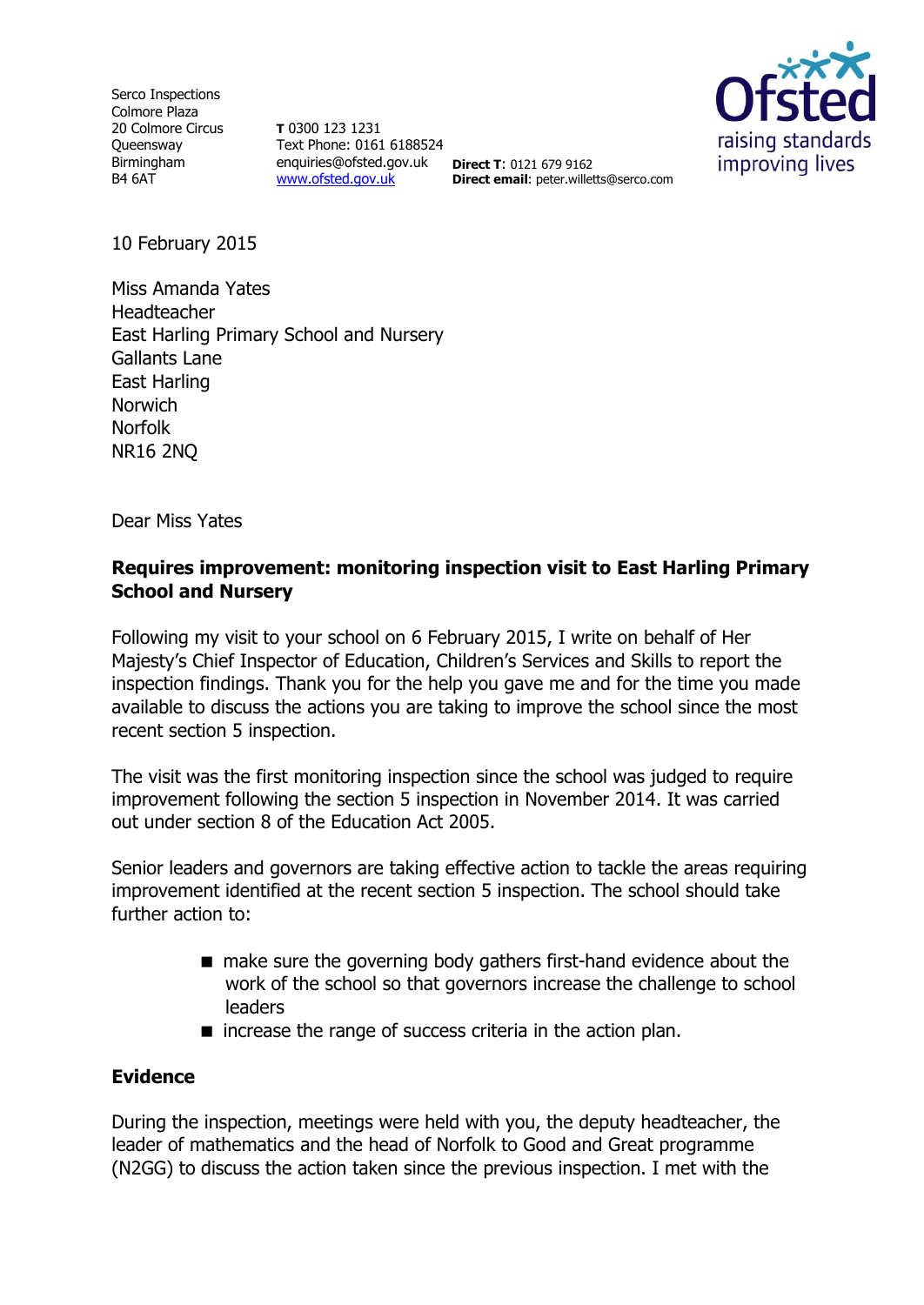

Chair and Vice-Chair of the Governing Body. All other governors attended the formal feedback at the end of the day. I visited all classrooms and looked at records of the school's monitoring of teaching and learning. The school improvement plan was evaluated.

# **Context**

There are no changes to staffing or the governing body since the previous inspection.

## **Main findings**

School leaders and the governing body aim to provide pupils with good academic achievements within a year of the previous inspection. The school improvement plan sets out suitable actions and progress checks to achieve this aim within the desired timeframe. The plan has general targets for improving pupils' achievements but it will benefit from a broader range of measures, such as targets for different groups of pupils and specific milestones to assess the school's progress at key points in time. Training for staff matches the priorities for improvement well.

The plan ensured that the school's journey of improvement started in earnest from the beginning of January. You quickly gave staff good opportunities to challenge existing practice and to get to the heart of each area identified for improvement in the inspection report. As a result, a new teaching and learning policy is in place that has the potential to play a significant part in improving the quality of teaching and learning. The policy sets out high expectations, as agreed by teachers and teaching assistants at the beginning of term.

Formal checks on the effectiveness of the actions taken are well planned and well recorded. As a result:

- senior leaders have the time they need to check on the quality of teaching and pupils' learning, and share responsibilities for school improvement
- $\blacksquare$  the checks sensibly involve external consultants, as well as a range of checks by senior staff
- senior leaders meet fortnightly to discuss progress through the action plan, they identify the strengths and weaknesses, and provide support and training where needed
- teachers and teaching assistants have verbal and written feedback on their work
- $\blacksquare$  the governing body has detailed information about what has taken place so far, although it has not yet gathered its own information.